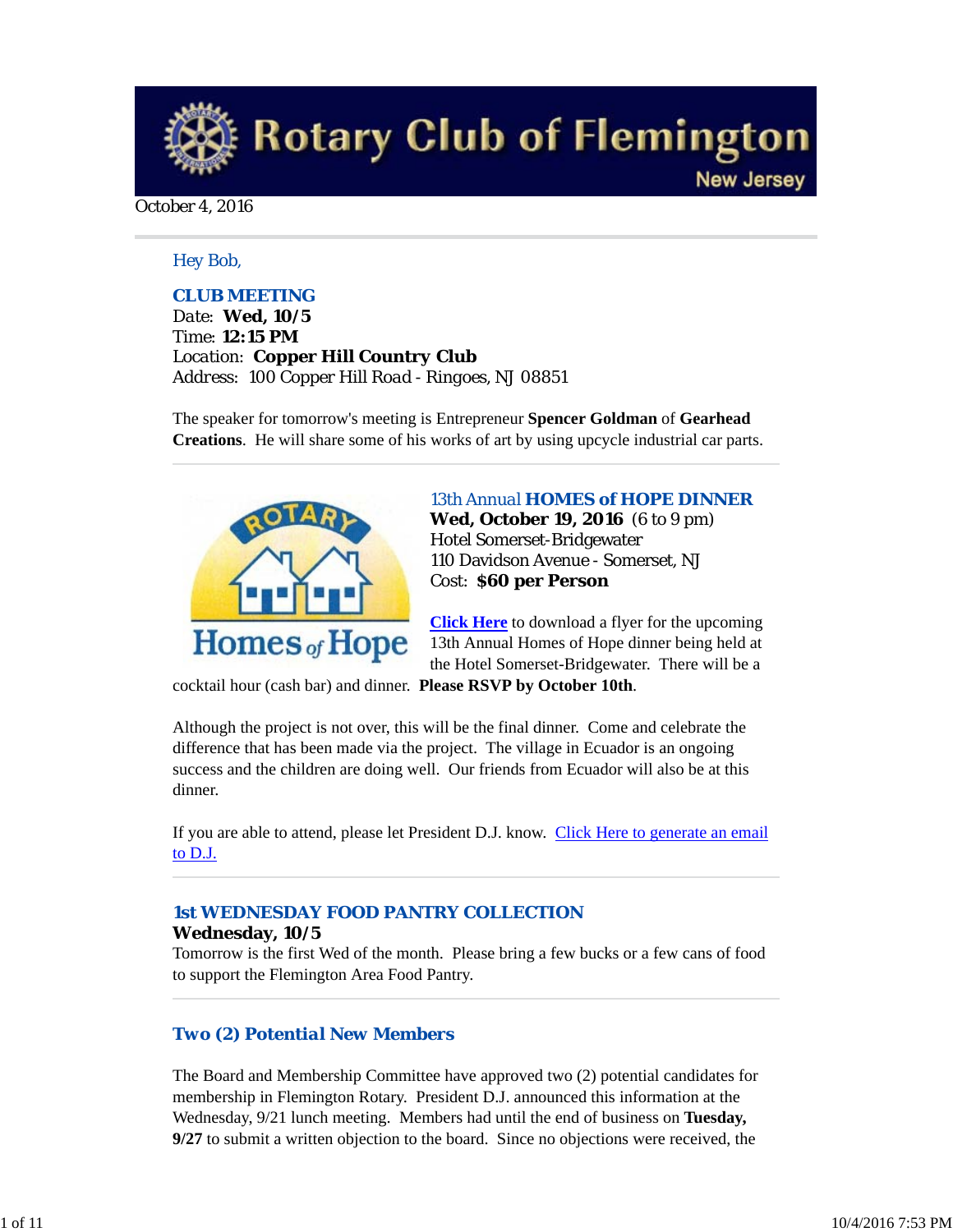proposed members are eligible for membership and will have their Orientation meeting scheduled. The following are the potential members: -------

## *PROPOSED NEW MEMBER* **Johanna S. Ruberto**

The Membership Committee and Board have approved **Johanna Ruberto** for potential membership in the Rotary Club of Flemington. Johanna has been proposed by Joe Ziegler and has attended several of our club meetings. She would have the proposed classification of "**High School Administration**". Johanna is the Superintendent for the Hunterdon Central Regional High School. She also resides here in Flemington, NJ.

-----

## *PROPOSED NEW MEMBER* **Allan Steven Vera**

The Membership Committee and Board have approved **Allan Steven Vera** for potential membership in the Rotary Club of Flemington. Allan has been proposed by Joe Ziegler and has attended several of our club meetings. He would have the proposed classification of "**Investment Advisor**". Allan is a Financial Advisor with Taranto & Associates located on Route 31 in Lebanon, NJ. Allan and his family live in Clinton, NJ. He was born in Ecuador and moved to Bernardsville, NJ in 1992. He graduated from Rutgers University in 2006 and received a masters degree from College of Saint Elizabeth in 2008. He was a soccer coach for 15 years and a teacher for 5 years in NJ. He taught 5th grade as well as kindergarten. He is a former member of the Rotary Club of Bernardsville, NJ.



## **42nd Annual PANCAKE DAY plus COSTUME CONTEST**  *and Halloween High School* Date: **Sat, October 29, 2016** Time: **7am** to **12noon** Hunterdon Central Regional H.S. 29 Junction Road - Flemington, NJ

If you enjoy a great family event and lots of delicious pancakes, then plan to attend

Flemington Rotary's **42nd Annual Pancake Day plus Costume Contest & Halloween High School** on Saturday, October 29. Doors open at **7am** and close at **12noon**.

This annual event will take place at the Commons at Hunterdon Central Regional High School in Raritan Township. The Commons is near Hunterdon Central's field house, at 29 Junction Road, in Flemington.

The Rotary Club of Flemington Helps the Local Community - Proceeds generated from Pancake Day provide scholarships for HCRHS & HC-Polytech graduating seniors.

**HALLOWEEN HIGH SCHOOL** - Fun for the Entire Family - Special activities will include an indoor Halloween High School from **9am** until **11am**, sponsored by Hunterdon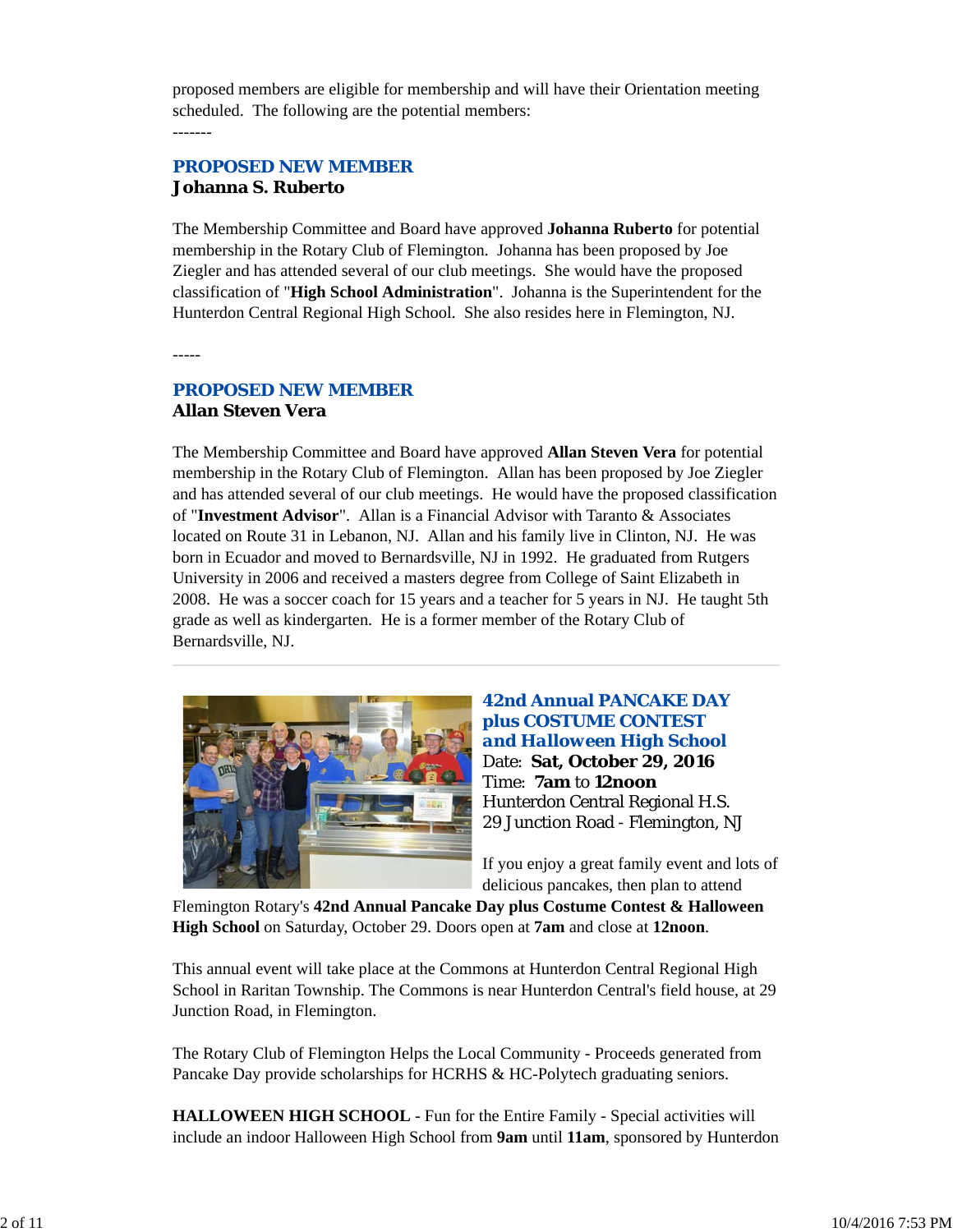Central. Family members of all ages are welcome to participate in the Halloween High School, including all of the activities. Note that a **Paid admission** to Pancake Day is required in order to participate in Halloween High School.



**COSTUME CONTEST** - A **Costume Contest** will be held during the Pancake Day event. The contest will begin at **10:30am** and is for the **Ages** of Infant to 16. **Cash Prizes** for best costumes as selected by the judges! Note that a **Paid admission** to Pancake Day is required in order to participate in the Costume Contest. The categories for the costume contest are:

- **SCARRIEST** costume.
- **SUPER HERO** costume.
- **ANIMAL** costume.
- **FUNNIEST** costume.
- **PRINCESS** costume.
- **FAMOUS PERSON** costume.

**DELICIOUS PANCAKES and more** - Rotary will have delicious Buttermilk Pancakes for all ages to enjoy from **7am** to **12noon**! And, in addition to the flapjacks, sausage, juice, coffee & tea, there will also be a bake sale. The bake sale will offer a broad selection of cookies, cakes, pies and pastries prepared by Rotary members and their families.

**EVENT TICKETS** - Pancake Day tickets are available in advance from Rotary Club of Flemington members, or at the door. Enjoy as much as you can eat  $&$  drink! This includes pancakes, sausages, butter, syrup, coffee, tea, juice and milk. Cost is only \$8.00 for adults; \$5.00 for children ages 5 - 11; Children under 5 are free. Ticket cost includes admission to the Costume Contest, any special exhibits & Halloween High School.

**OPTIONAL FOOD PANTRY DONATIONS** - We will gladly accept non-perishable food donations, which will be distributed to the local food pantries. The Rotary Club of Flemington would like to thank the generosity of the many local community businesses who help make the event possible.

For more info, goto www.FlemingtonRotaryNJ.org or contact Event Chair, Lynn Hyman at 908-304-4199 or by email at lynnjim5@verizon.net



**Hunterdon Healthcare** 

Your full circle of care. www.hunterdonhealthcare.org Thanks to the **Hunterdon Healthcare System** for being our **Primary Event Sponsor**!



# *The BAKE SALE at Pancake Day* **Saturday, October 29, 2016**

Terry Martin wanted to let you know that the **BAKE SALE** will take place during our Annual Pancake Day event from 7am to 12noon on Sat, October 29 at the HCRHS Commons.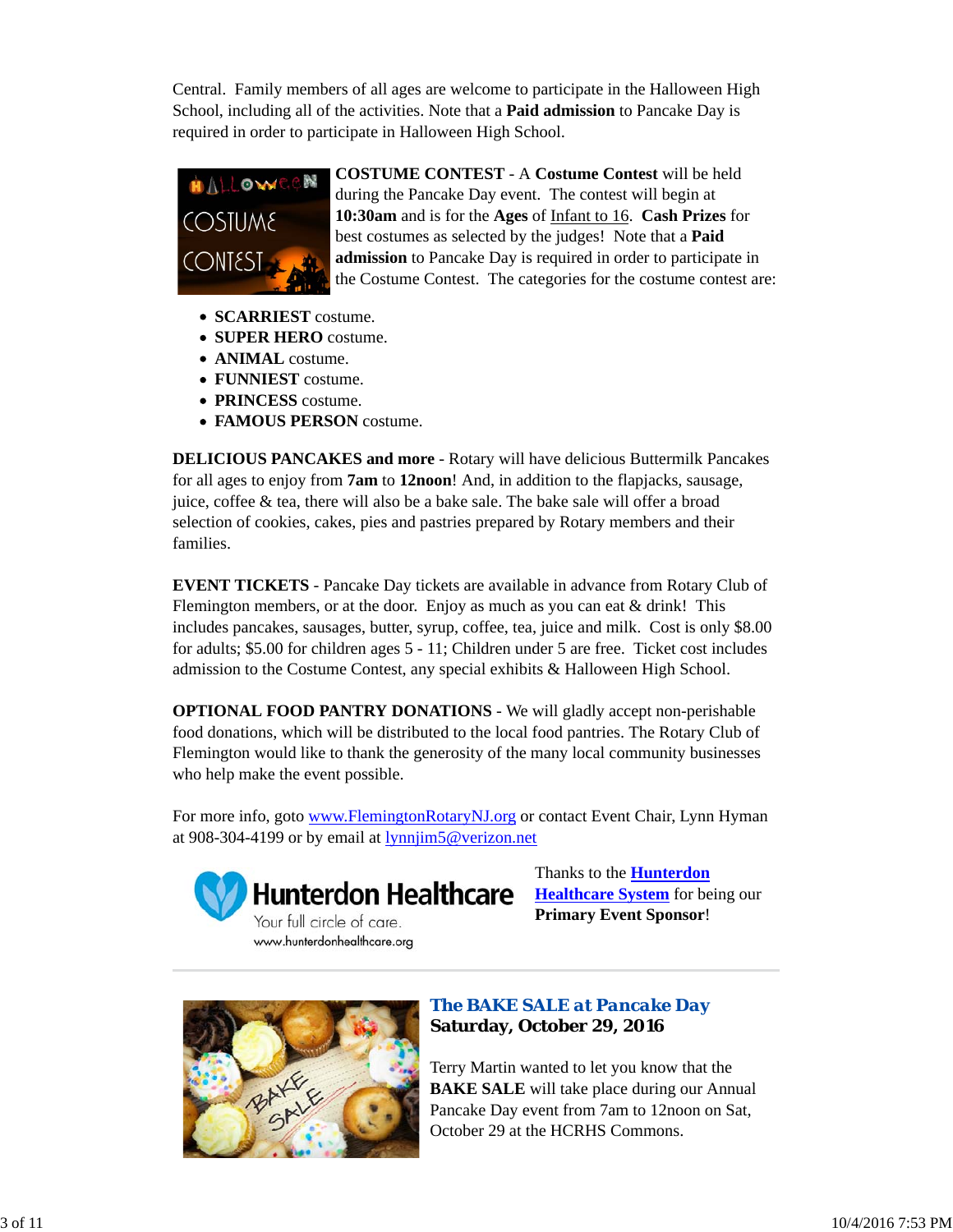

All Rotarians are requested to bring a baked item to the event. Or if you prefer, you could donate \$10 instead and Terry Martin will gladly purchase items on your behalf.

Baked items can be dropped off on Friday night (10/28) between 6-7pm at the HCRHS Commons OR on Saturday Morning (10/29) by 7:00 am. If everyone made or donated something, we could make an extra \$300.00. Thanks in advance for your support!!! If you have any questions, please **CLICK HERE** to email Terry Martin.

*YouTube VIDEOS from the 9/17/2016 Rotary Club of Flemington Meeting* **Featuring Dr. A.V. Sathayanarayana's "Dance Therapy Program"**

Below are links to three different videos that were taken at the Rotary Club of Flemington, NJ club meeting held on Wed, 9/17/2016 at the Copper Hill Country Club. The featured speaker at the meeting was **Dr. A.V. Sathayanarayana**, who spoke about his **Dance Therapy Program**. Dr. S. is a Rotary Past-President (2010-11) and is the current Director of the Shristi Center of Performing Arts & Institute of Dance Therapy located in Bengaluru. He is affiliated with the Yoga Samskrutham University located in Orlando, Florida. The videos show some of the dances he uses in his therapy that he shared with the members of Flemington Rotary.

**Click Here** to watch Video #1 of 3.

**Click Here** to watch Video #2 of 3.

**Click Here** to watch Video #3 of 3.

## *REGISTER for the FOUNDATION SEMINAR*

### **October 15, 2016 The Pines Manor - Edison, NJ**

Dear Rotary Club of Flemington Members,

The Annual Foundation Grants Seminar is scheduled for **Saturday morning, October 15, 2016**, at The Pines Manor, 2085 NJ-27, Edison, NJ 08817. Sign-in and a great breakfast begin at 8:00 AM with the program starting at 8:30 AM. We will get you out by 11:30 AM or sooner. Dr. Michael Hart, District Foundation Chair, is planning a comprehensive program. Your club's representation is required for both Global Grants and District Grants. Also, your club is required to execute a Memorandum of Agreement (MOA), which will be explained at the seminar.

Just about every club in the district attended last year's seminar, and almost every club was approved for a district grant or two! So come and learn more about accessing over \$250,000 in available matching Global Grants, and find out how to tap into District Designated Funds (DDF) for local projects.

**You must register on-line at DACdb**. My hope is that at least two people from each club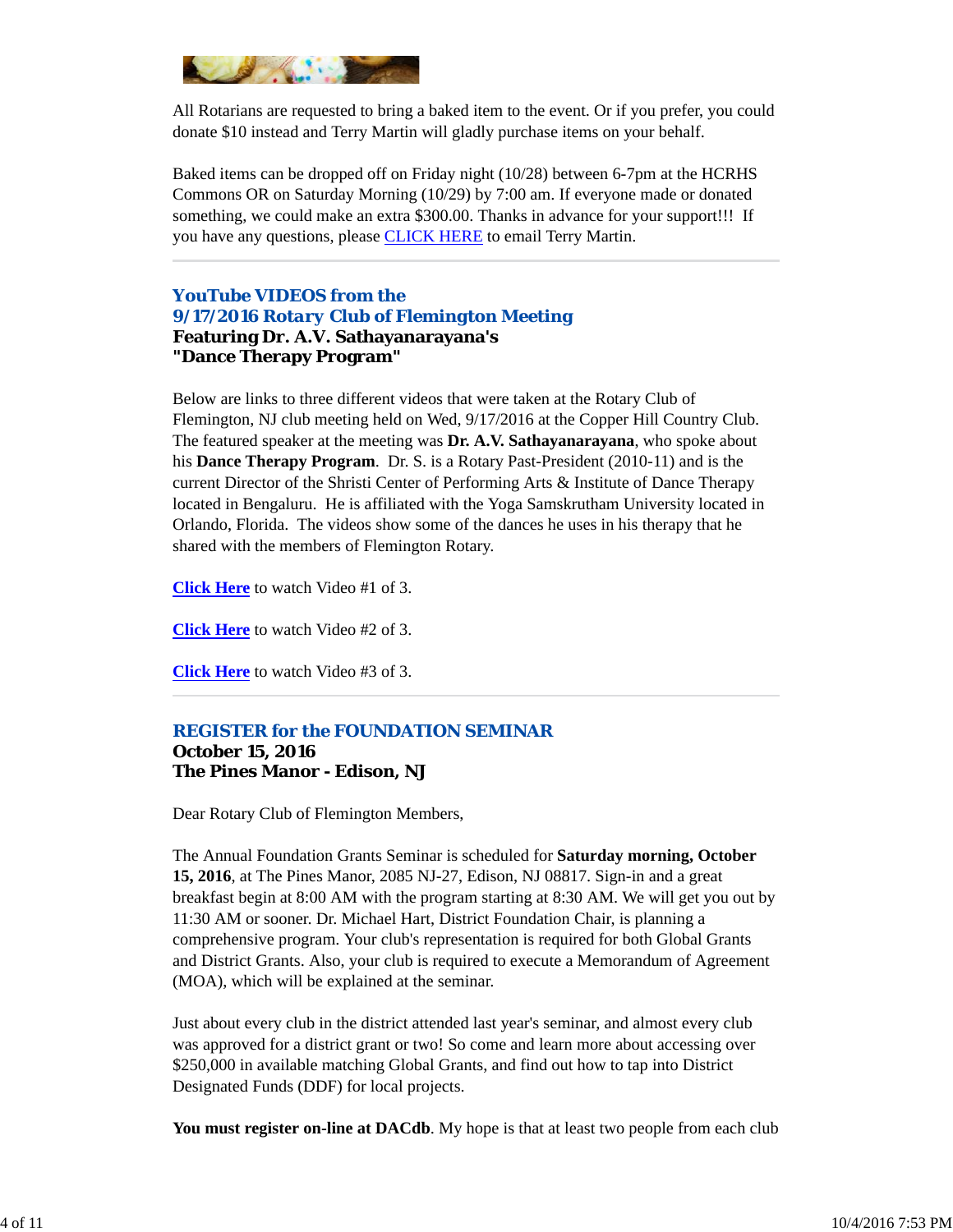attend, the foundation chair and the president-elect. (But more are welcome.) The Foundation Chair (or representative) is FREE; all others are \$40.

Registrations are processed ONLY through the District and Club database, with checks mailed to District Secretary in advance of the seminar.

Registrations are processed ONLY through the District and Club database, with checks mailed to District Secretary in advance of the seminar.

Thank you very much for your cooperation in this regard.

PDG D. Michael Hart Rotary Foundation Committee Chair

## *BOY SCOUTS of AMERICA*

**Honoring Alvin "Archie" Fagan as the Hunterdon County Distinguished Citizen** with Special Speaking Engagement by Donald Mann **Thursday, October 20 6:00 PM Registration & 7:00 PM Program** Hunterdon Central Regional High School - Little Theater

The Washington Crossing Council of the Boy Scouts of America will be honoring Archie Fagan of Flemington ShopRite fame. A special guest will include Don Mann, former US Navy SEAL Team Six Commando, CIA Operative. Tickets are \$25 per person.

**Click Here** to download a PDF of the flyer complete with sign-up information.



### *The Flemington Rotary MEMBER DIRECTORY Is Updated on the Website*

A PDF copy of the Club Directory kept on the club website, located on the password protected "**Members Only**" page. To access this, simply goto **www.FlemingtonRotaryNJ.org** and click on "Members

Only" in the upper left. The page is password protected. If you do not have the

password, simply email us and request it.

If you see any updates that need to be made (a change of address, email, phone number, something is not listed correctly, etc.), please email Sandy Clark and request any changes to be made. **Click Here** to generate an email to Sandy.



## *SPEAKERS & PROGRAMS BEING SOUGHT*

Mick Schaible is looking for some ideas for upcoming meeting programs and speakers. If you have any leads, please pass them onto Mick, who will follow-up to schedule the speaker.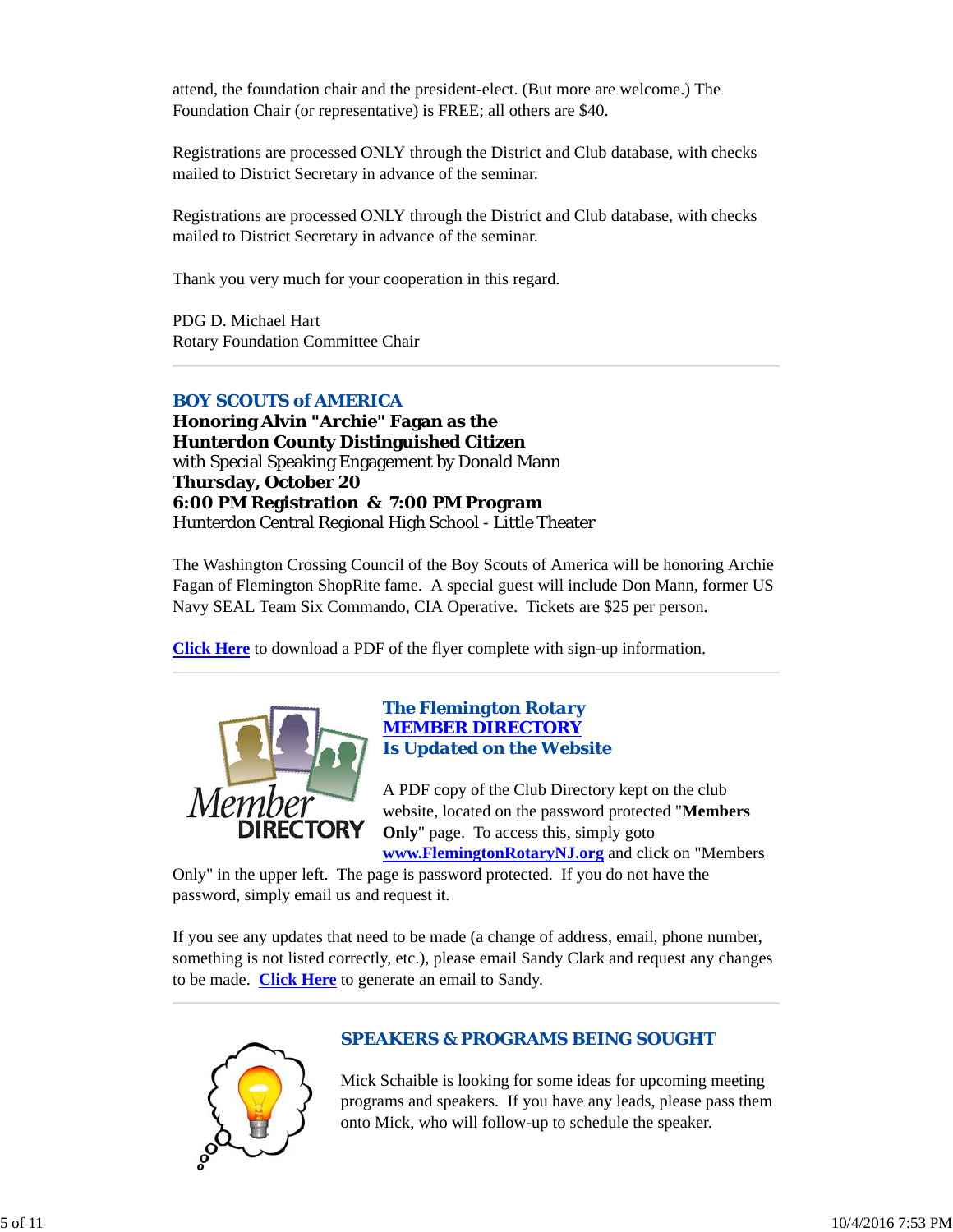

**Click here** to generate an email directly to Mick.



As you know, the Rotary Club of Flemington is a member of the H.C. Chamber of Commerce. This enables all Rotarians the ability to attend a Chamber function as a "member". If someone asks you what your business is, you would explain that you are a member representing the Rotary Club of Flemington. **Click Here** to visit the Chamber website for a listing of upcoming events.



## *Jersey Talk Radio - Internet Radio "THE ROTARY HOUR"* **Tuesdays** from **5pm to 6pm**

PDG Megan Jones-Holt is the host of "The Rotary Hour" on the "Jersey Talk Radio" internet radio station. She is always looking for guests to have on the show. If you are intersted, please get in touch with Megan at (908)894-4590 or **mjonesholt@gmail.com**.

**Click Here** to listen to the Internet Radio station from your PC, smart phone, mobile device, etc.

## *ROTARY DISTRICT 7510 NEWS*

**Click Here** to read the current news from our Rotary District 7510.

## *UPCOMING DATES TO NOTE:*

Wed,  $10/05$ : Entrepreneur Spencer Goldman of Gearhead Creations will share some of his works of art by using upcycle industrial car parts.

Wed, 10/12: District Governor Official Visit (DG Charles Minton)

Wed, 10/19: Teresa Diaz, Hunterdon County Polytech Commercial Arts/Animation Instructor, will give a presentation on LGBTQ+ from an educators point of view.

LGBTQ+ stands for lesbian, gay, bisexual, transgender, and queer (and/or questioning) individuals/identities.

Wed,  $10/26$ : Bob Newland - Foster Home in Africa (screen & projector required for presentation)

**Next RCOF Board Meeting**: TBA. (Held bi-monthly). **Next Membership Meeting**: Wed, 10/12/2016 at 1:30 PM (Usually the 2<sup>nd</sup> Wed).

**Upcoming RCOF Club Events, Fundraisers, Fellowship Events, Etc**.: Sat, 10/29: **Pancake Day, Halloween High School & Costume Contest** Fri, 12/2: Main Street Flemington Christmas Tree Lighting

**Rotary District 7510 Events & Functions:**

Wed, 10/5: NJ State Vocational Assembly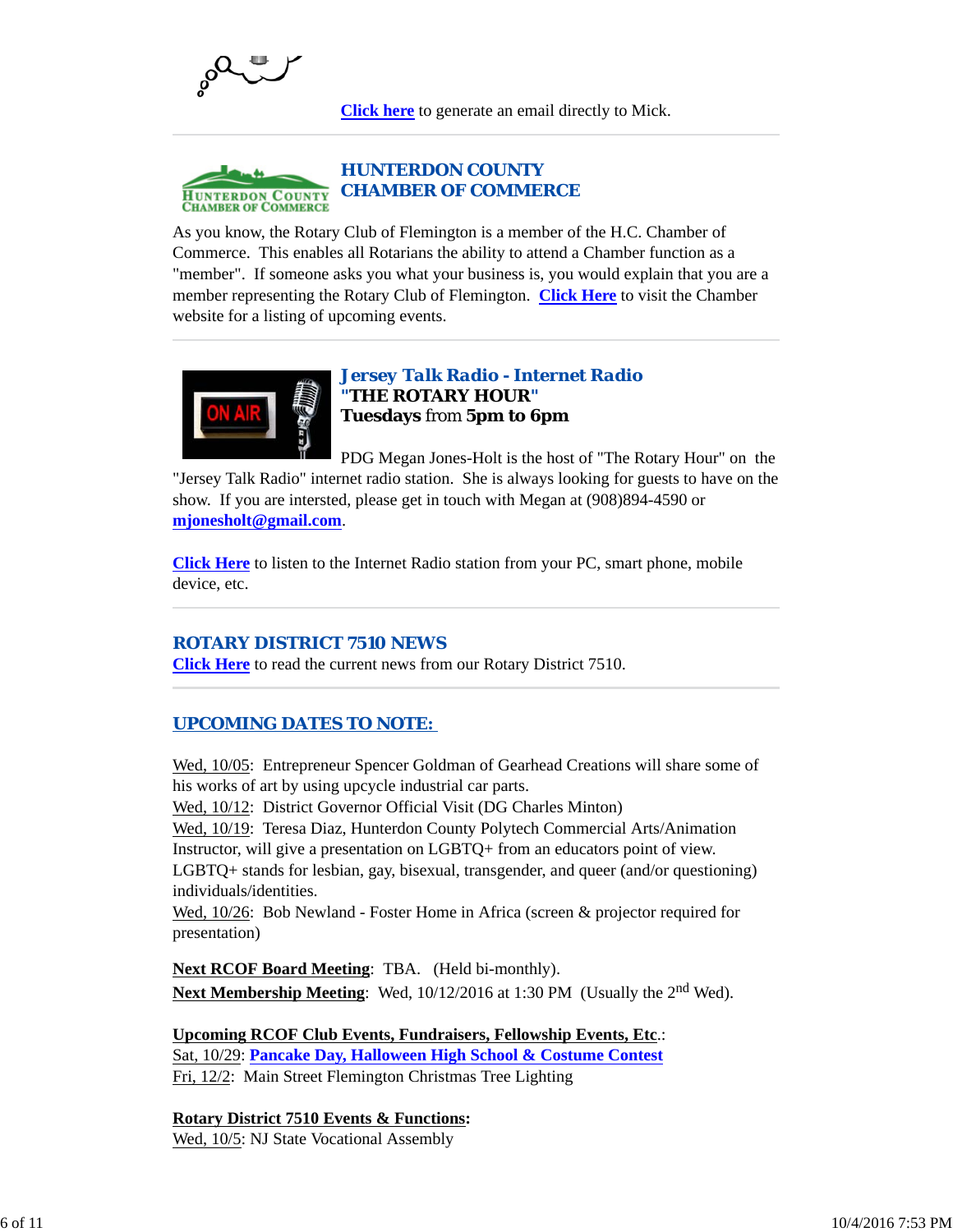Mon, 11/14: Eat, Drink & Share at 6:00pm (The Pines Manor, Route 27 & Talmadge Road - Edison, NJ) 3/2/17: President-Elect Training Seminar (PETS 1) 3/23 to 3/25/17: President-Elect Training Seminar (PETS 2) 5/5 to 5/7/17: District Conference at the Shawnee Inn 6/10 to 6/14/17: Rotary International Convention in Atlanta, Georgia

### *COMMITTEE LIST:*

**Click Here** to download the listing of all current Club Committee's and its members.

### *"MEMBERS ONLY" WEBSITE:*

### **Click Here for the Members Only section of the website to find:**

- 1) The "Membership Proposal Form" to propose a new member.
- 2) New Member Information.
- 3) An Online Copy of the Club Membership Directory.
- 4) A Link to All Photos Albums of the Club.

### *ROTARY WEBSITE LINKS:*

Rotary International: **www.Rotary.org** Rotary District 7510: **www.RotaryNJ.org**

### *NEARBY ROTARY CLUB MEETINGS:*

As A Rotarian, you are Welcome to attend a Rotary Club meeting anywhere in the world. Click here for the Rotary Club Locator App. Or see below for some local meetings:

#### Mondays

**Lambertville/New Hope** (6:30 pm) - Lambertville Station Restaurant; 11 Bridge Street, Lambertville NJ 08530

**Piscataway** (12:15 pm) - Radisson Hotel; 21 Kingsbridge Road, Piscataway, NJ 08854

#### Tuesdays

**Whitehouse** (12:15 pm) - Max's 22; 456 Route 22 West, Whitehouse Station, NJ 08889 **Princeton** (12:15 pm) - The Nassau Club; 6 Mercer Street, Princeton, NJ 08540 **Bridgewater-Bound Brook** (12:15 pm) - Arbor Glenn; 100 Monroe St, Bridgewater 08807

#### Wednesdays

**Branchburg Township** (7:30 am): Stoney Brook Grille; 1285 Route 28, North Branch, NJ 08876

**Flemington** (12:15pm): Copper Hill Country Club; 100 Copper Hill Road, Ringoes, NJ 08851

**Hillsborough Township** (6:15 pm): Pheasant's Landing; 311 Amwell Road (Rt. 514), Hillsborough, NJ 08844

#### Thursdays

**Clinton Sunrise** (7:30 am): Clinton Fire Department; New Street, Clinton, NJ 08809 **Somerville/Bridgewater** (12:15 pm): Bridgewater Manor; 1251 US Highway 202/206, Bridgewater, NJ 08807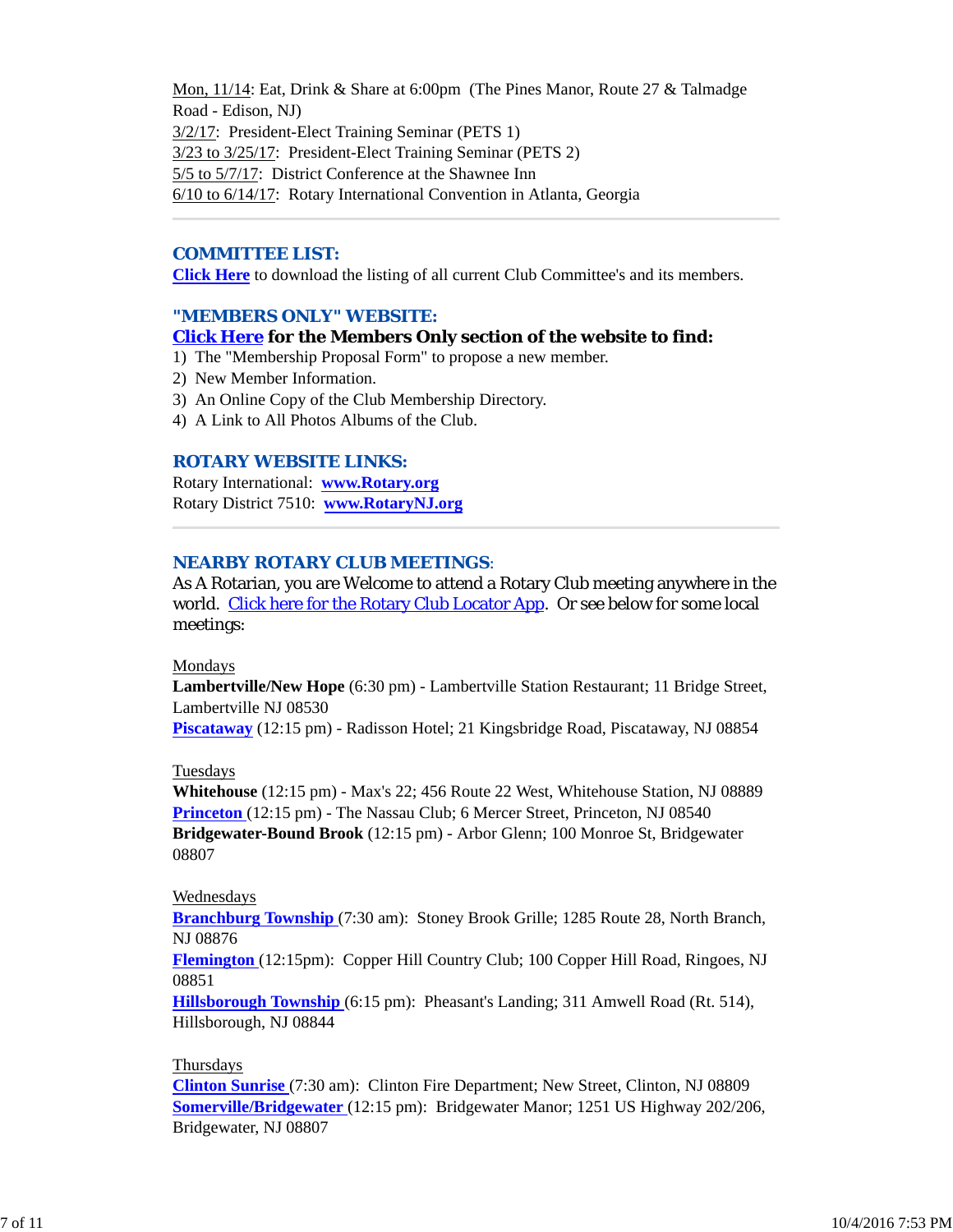**Trenton** (12:15 pm): Freddie's Tavern; 12 Railroad Avenue, West Trenton, NJ 08628

Fridays **North Hunterdon** (12:15 pm): Beaver Brook County Club; 25 County Club Drive, Annandale, NJ 08801 **Princeton Corridor** (12:15pm): Hyatt Regency; 102 Carnegie Center, Rt. 1 North, Princeton, NJ 08540

eClub

**Rotary eClub of Hunterdon Horizon**: View website for meetings or online makeups.

RI President's Call for Action in **2016-2017**: **"Rotary Serving Humanity"**

**Rotary Club of Flemington - Our 93rd Year**

Founded October 3, 1923 \* Charter #1529 \* District 7510

| Club President                           | Daniel James "D.J." Wright                        |
|------------------------------------------|---------------------------------------------------|
| President-Elect                          | <b>Kim Metz</b>                                   |
| Secretary                                | <b>Karen Widico</b>                               |
| Treasurer, General                       | <b>Bob Newland</b>                                |
| Treasurer, Lunch                         | Lynn Hyman                                        |
| <b>Board Member</b>                      | Mick Schaible (immediate Past-President)          |
| <b>Board Member</b>                      | <b>Sandy Clark</b>                                |
| <b>Board Member</b>                      | <b>Joe Ziegler</b>                                |
| Sergeant-at-Arms                         | <b>Ken Skowronek</b>                              |
| R.I. President                           | <b>John F. Germ</b> (Chattanooga, Tennessee, USA) |
| District Governor (DG)                   | <b>Charles Minton</b> (Union, NJ)                 |
| District Governor Elect (DGE)            | <b>Bob Zeglarski</b> (Roselle-Rosselle Park)      |
| District Governor Nomimee (DGN)          | John Shockley (Hillsborough)                      |
| <b>Assistant District Governor (ADG)</b> | <b>Albert Varga</b> (Lambertville-New Hope)       |
|                                          |                                                   |

Club Meetings: **Wednesday, 12:15 pm, Copper Hill Country Club** 100 Copper Hill Road, Ringoes 08551

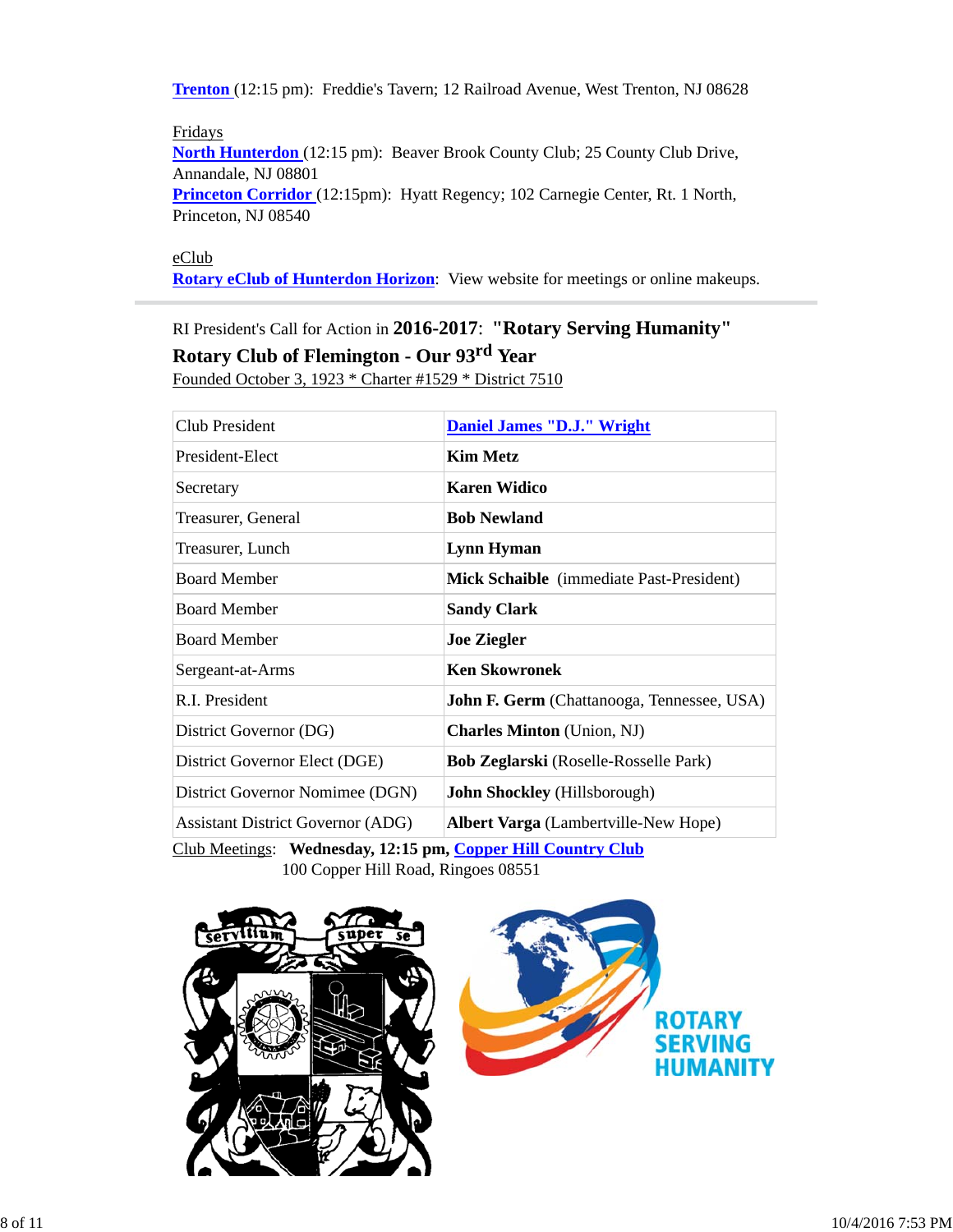

*MISSION STATEMENT*: The mission of Rotary International is to assist and guide Rotarians and Rotary clubs to accomplish the Object of Rotary to ensure Rotary's continuing relevance and to help build a better world, emphasizing service activities by individuals and groups that enhance the quality of life and human dignity, encouraging high ethical standards, and creating greater understanding among all people to advance the search for peace in the world.

**THE OBJECT OF ROTARY:** The object of Rotary is to encourage and foster the ideal of service as a basis of worthy enterprise and, in particular, to encourage and foster:

**1st**: The development of acquaintance as an opportunity for service;

**2nd**: High ethical standards in business and professions, the recognition of the worthiness of all useful occupations, and the dignifying of each Rotarian's occupation as an opportunity to serve society;

**3rd**: The application of the ideal of service in each Rotarian's personal, business and community life;

**4th**: The advancement of international understanding, goodwill, and peace through a world fellowship of business and professional persons united in the ideal of service.

**THE 4-WAY TEST:** "Of the things we think, say or do:

- **1st**: Is it the Truth?
- 2<sup>nd</sup>: Is it Fair to all concerned?
- **3rd**: Will it build goodwill and better friendships?
- **4th**: Will it be beneficial to all concerned?"

### *ROTARY's AVENUE'S OF SERVICE*:

**1)** Through **Club Service**, we have fun, build lasting friendships, and make sure that our club runs well.

**2)** Through **Vocational Service**, we volunteer our professional skills to serve others and promote integrity in everything we do.

**3)** Through **Community Service**, we address local needs and work with our community to bring lasting improvements.

**4)** Through **International Service**, we meet humanitarian needs around the globe and promote world understanding and peace.

**5)** Through **Youth Service**, we work with young people to help them become the next generation of leaders, visionaries, and peacemakers.

# **2016-2017 CLUB MEMBER ROSTER Rotary Club of Flemington, NJ**

Current Number of Members: 42

| <b>Rotarian</b> | <b>Member Since</b> | <b>Classification</b>     |
|-----------------|---------------------|---------------------------|
| Black, Bruce B. | 2007                | <b>Health and Fitness</b> |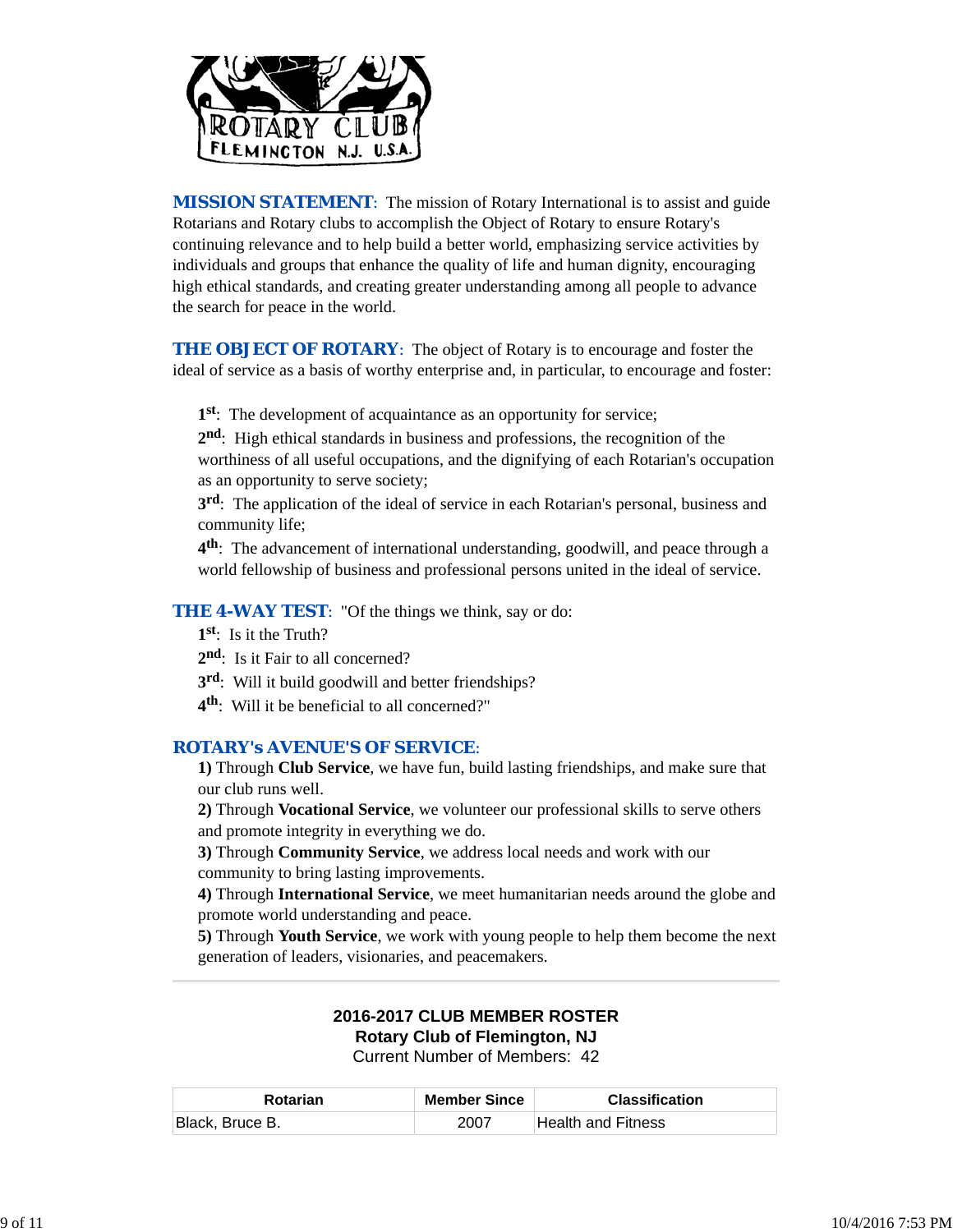| Bohler, Herbert C. (Herb)         | 1977 | <b>Specialty Advertising</b>             |
|-----------------------------------|------|------------------------------------------|
| <b>Boynton, Adam</b>              | 2016 | <b>Church / Social Services</b>          |
| Chittenden, Robert L. (Bob)       | 2003 | M.E.F.P. Consulting Engineering          |
| Clark, Arthur L. (Sandy)          | 1987 | Printing                                 |
| Davidson, James G. (Jim)          | 2002 | <b>Rubber Products</b>                   |
| del Campo, Ann                    | 2016 | <b>Scientist &amp; Farmer</b>            |
| Ferrari, Frederick J. (Fred)      | 1964 | Orthodontia                              |
| Fisher, Charles H. (Charlie)      | 1961 | <b>Funeral Services</b>                  |
| Fisher, Thomas H. (Tom)           | 2012 | <b>Property &amp; Casualty Insurance</b> |
| Harrison, Jeffrey (Jeff)          | 1996 | Psychotherapy                            |
| <b>Goldsmith, Cheryl</b>          | 2016 | <b>Realtor</b>                           |
| <b>Goodwin, Michael S.</b>        | 2016 | <b>Youth Development</b>                 |
| Hyman, Lynn                       | 2010 | Retail Banking                           |
| Kamnitsis, Christopher P. (Chris) | 2001 | <b>Financial Planning</b>                |
| <b>Kritharis, Nikolaos (Nik)</b>  | 2016 | <b>Dentistry</b>                         |
| Liebross, Ira                     | 1997 | <b>Family Medicine</b>                   |
| Loew, Darren                      | 2002 | Orthodontics                             |
| Martin, Teresa (Terry)            | 1993 | Solid Waste/Recycling                    |
| Mazujian, Harry                   | 2004 | Clergy                                   |
| McWilliams, Nancy                 | 1992 | Psychotherapy                            |
| Metz, Kim                         | 2007 | <b>Technical Education</b>               |
| Muller, George D.                 | 1964 | <b>Cut Glass Manufacturing</b>           |
| Nastasi, William (Bill)           | 1996 | <b>General Contracting</b>               |
| Newland, Robert D. (Bob)          | 1998 | Insurance                                |
| Ownes, Terry M.                   | 1987 | <b>Floor Covering</b>                    |
| Phelan, Christopher J. (Chris)    | 2009 | <b>Chamber Of Commerce</b>               |
| Randolph, R. Wayne                | 1982 | <b>Veterinary Medicine</b>               |
| Rogow, Stephen S. (Steve)         | 1973 | Orthodontics                             |
| Ruberto, Johanna S.               | 2016 | <b>High School Administration</b>        |
| Schaible, R. Michael (Mick)       | 1998 | <b>Appraisal Services</b>                |
| Skowronek, Kenneth J. (Ken)       | 1994 | <b>Family Law</b>                        |
| Sollner, Richard F. (Dick)        | 1962 | Air Transportation                       |
| Stothoff, Richard H. (Dick)       | 1966 | <b>Sanitary Engineering</b>              |
| Vera, Allan S.                    | 2016 | <b>Investment Advisor</b>                |
| Widico, Karen A.                  | 1997 | <b>Public Health Services</b>            |
| Williams, Gwen                    | 1991 | Purchasing/Manufacturing                 |
| Wise, Robert (Bob)                | 1992 | <b>Hospital Administration</b>           |
| Woske, Harry                      | 1977 | Cardiology                               |
| Wright, Daniel J. (D.J.)          | 2003 | <b>Funeral Services</b>                  |
| Ziegler, Joseph E. (Joe)          | 1988 | <b>Investment Advisor</b>                |
| Zullo, John J. (Johnnie)          | 1987 | <b>Chemical Engineering</b>              |